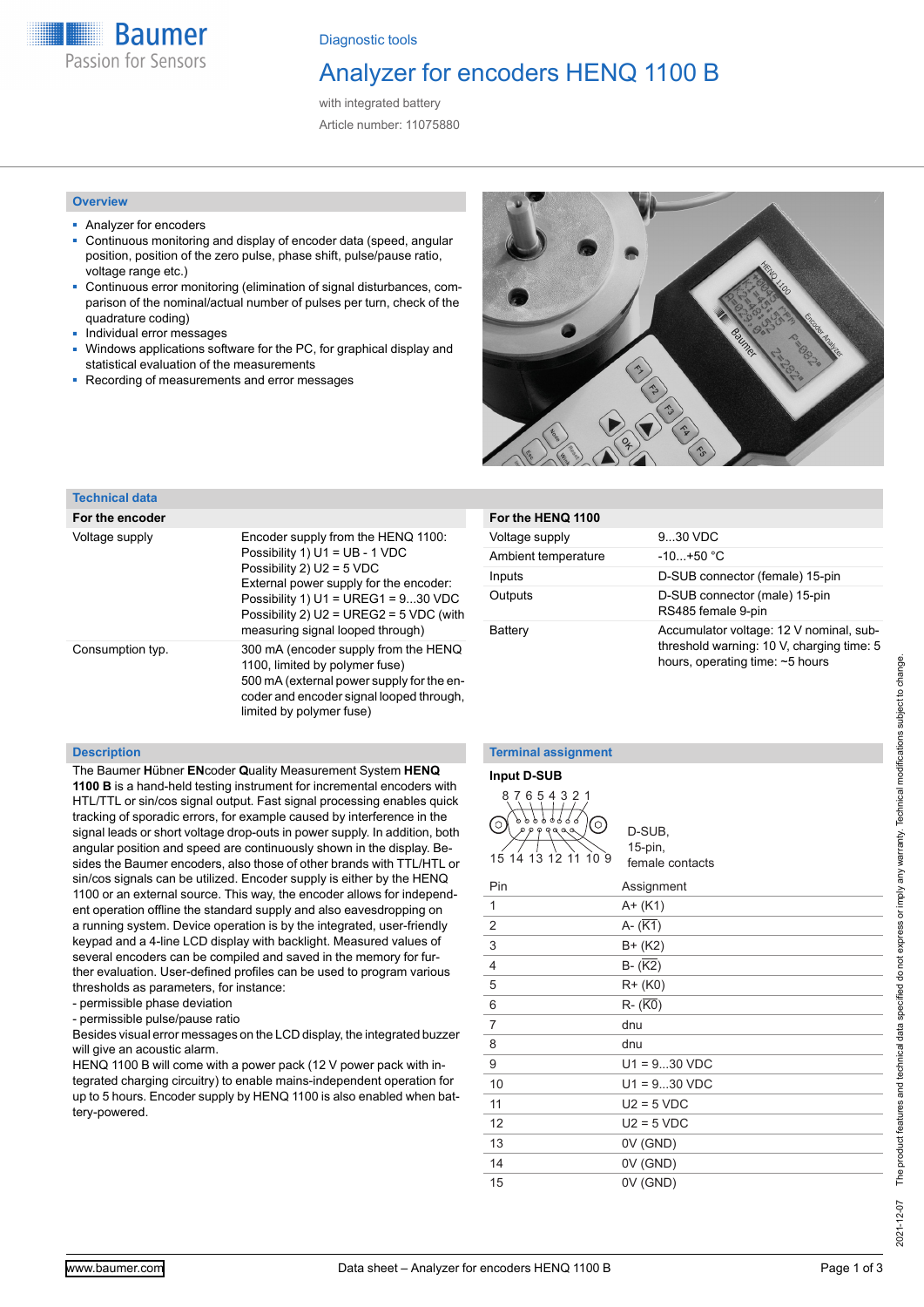

Diagnostic tools

# Analyzer for encoders HENQ 1100 B

with integrated battery Article number: 11075880

### **Terminal assignment**



D-SUB, 15-pin, male contacts

| Pin   | Assignment        |
|-------|-------------------|
| 1     | $A + (K1)$        |
| 2     | $A - (K1)$        |
| 3     | $B + (K2)$        |
| 4     | $B - (K2)$        |
| 5     | $R + (K0)$        |
| 6     | $R - (K0)$        |
| 7     | dnu               |
| 8     | dnu               |
| $9*$  | $UREG1 = 930 VDC$ |
| $10*$ | $UREG1 = 930 VDC$ |
| $11*$ | $UREG2 = 5 VDC$   |
| $12*$ | $UREG2 = 5 VDC$   |
| 13    | 0V (GND)          |
| 14    | 0V (GND)          |
| 15    | 0V (GND)          |
|       |                   |

\* From control unit

## **RS485 interface**

The output signals of the HENQ 1100 are always differential! It is not possible to make a daisy-chain signal loop with sinewave signals.



| Pin | Assignment |
|-----|------------|
|     | $B(D-)$    |
|     | $A(D+)$    |
| 3   | $B(D-)$    |
| 8   | $A(D+)$    |